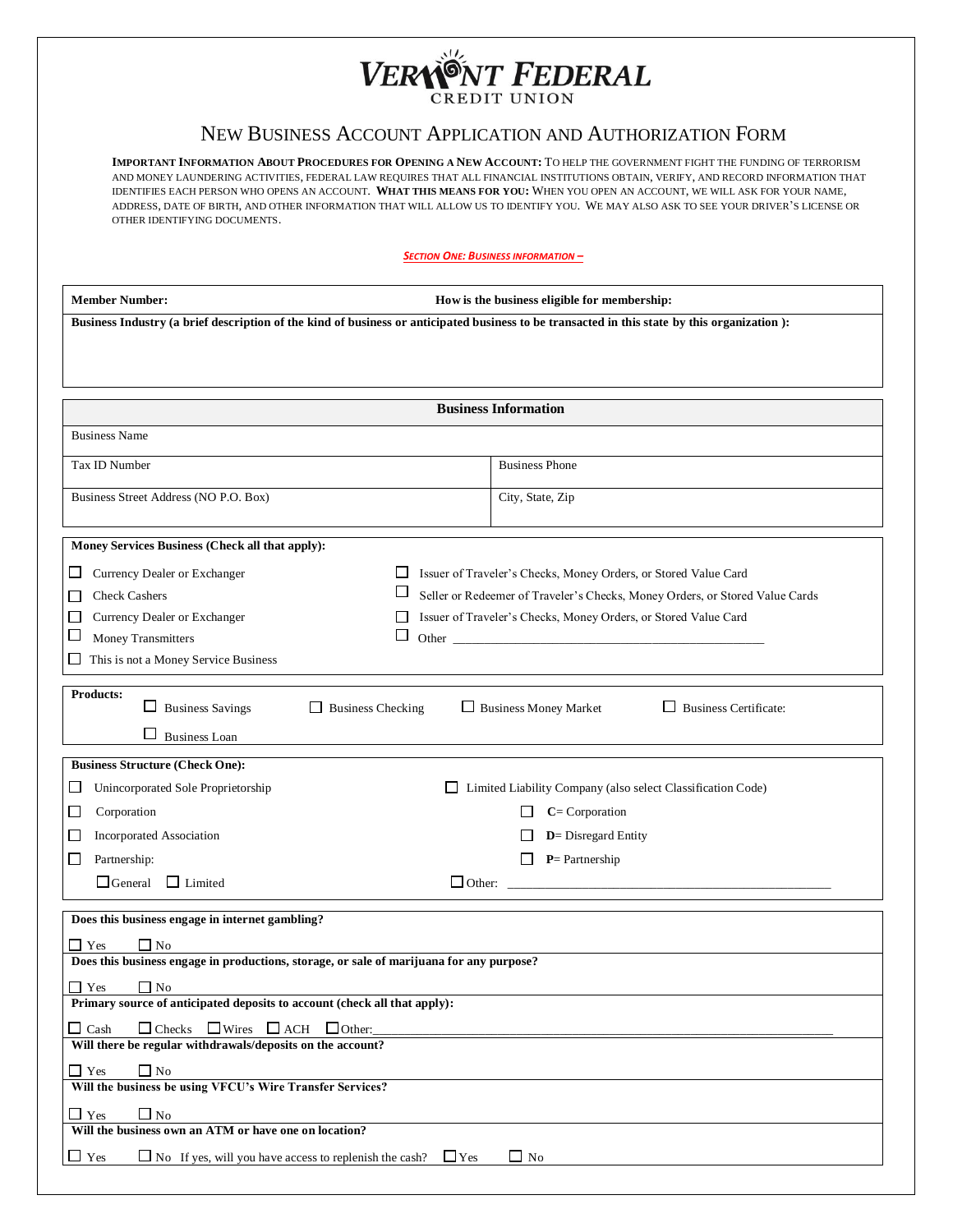|                        |                                                   |          | <b>SECTION TWO: AUTHORIZED SIGNER INFORMATION -</b> |                           |      |              |
|------------------------|---------------------------------------------------|----------|-----------------------------------------------------|---------------------------|------|--------------|
|                        |                                                   |          | <b>Authorized Representative</b>                    |                           |      |              |
| Name                   |                                                   |          | Relationship to Business                            |                           |      |              |
| Social Security Number |                                                   |          | Date of Birth                                       |                           |      |              |
| <b>Street Address</b>  |                                                   |          | City, State, Zip                                    |                           |      |              |
| Phone                  | Email                                             |          | Member Number (if applicable)                       |                           |      |              |
| ID Type                | <b>ID</b> Number                                  | ID State | <b>ID</b> Issue Date                                | <b>ID Expiration Date</b> |      |              |
|                        | Authorized to transact on the following accounts: |          |                                                     |                           | PEP? | $Yes\square$ |
|                        |                                                   |          | <b>Additional Authorized Representative</b>         |                           |      |              |
| Name                   |                                                   |          | Relationship to Business                            |                           |      |              |
| Social Security Number |                                                   |          | Date of Birth                                       |                           |      |              |
| <b>Street Address</b>  |                                                   |          | City, State, Zip                                    |                           |      |              |
| Phone                  | Email                                             |          | Member Number (if applicable)                       |                           |      |              |
| ID Type                | <b>ID</b> Number                                  | ID State | <b>ID Issue Date</b>                                | ID Expiration Date        |      |              |
|                        | Authorized to transact on the following accounts: |          |                                                     |                           |      |              |
|                        |                                                   |          |                                                     |                           | PEP? | $Yes\square$ |
|                        |                                                   |          | <b>Additional Authorized Representative</b>         |                           |      |              |
| Name                   |                                                   |          | Relationship to Business                            |                           |      |              |
| Social Security Number |                                                   |          | Date of Birth                                       |                           |      |              |
| <b>Street Address</b>  |                                                   |          | City, State, Zip                                    |                           |      |              |
| Phone                  | Email                                             |          | Member Number (if applicable)                       |                           |      |              |
| ID Type                | <b>ID</b> Number                                  | ID State | <b>ID Issue Date</b>                                | ID Expiration Date        |      |              |
|                        | Authorized to transact on the following accounts: |          |                                                     |                           | PEP? | $Yes\square$ |
|                        |                                                   |          | <b>Additional Authorized Representative</b>         |                           |      |              |
| Name                   |                                                   |          | Relationship to Business                            |                           |      |              |
| Social Security Number |                                                   |          | Date of Birth                                       |                           |      |              |
| <b>Street Address</b>  |                                                   |          | City, State, Zip                                    |                           |      |              |
| Phone                  | Email                                             |          | Member Number (if applicable)                       |                           |      |              |
|                        | <b>ID</b> Number                                  | ID State | <b>ID</b> Issue Date                                |                           |      |              |
| ID Type                |                                                   |          |                                                     | ID Expiration Date        |      |              |
|                        | Authorized to transact on the following accounts: |          |                                                     |                           | PEP? | $Yes\square$ |
|                        |                                                   |          | <b>Additional Authorized Representative</b>         |                           |      |              |
| Name                   |                                                   |          | Relationship to Business                            |                           |      |              |
| Social Security Number |                                                   |          | Date of Birth                                       |                           |      |              |
| <b>Street Address</b>  |                                                   |          | City, State, Zip                                    |                           |      |              |
| Phone                  | Email                                             |          | Member Number (if applicable)                       |                           |      |              |
| ID Type                | <b>ID</b> Number                                  | ID State | <b>ID</b> Issue Date                                | ID Expiration Date        |      |              |
|                        | Authorized to transact on the following accounts: |          |                                                     |                           | PEP? | $Yes\square$ |
|                        |                                                   |          |                                                     |                           |      |              |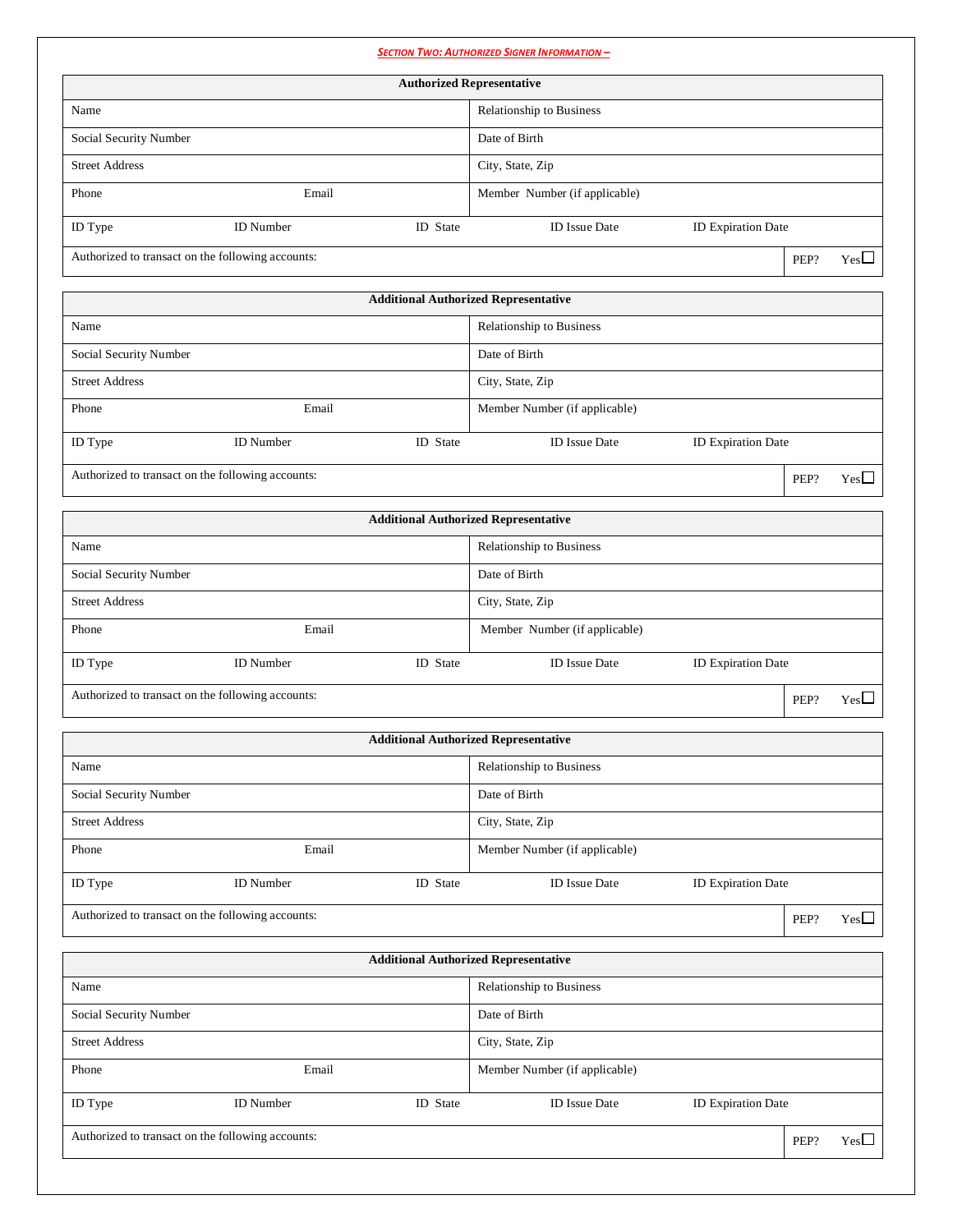|                                                              |                                                                                   |                                       |               | <b>SECTION THREE: CERTIFICATION OF BENEFICIAL OWNER(S) -</b><br>PERSONS OPENING AN ACCOUNT ON BEHALF OF A LEGAL ENTITY MUST PROVIDE THE FOLLOWING INFORMATION: |                           |      |              |
|--------------------------------------------------------------|-----------------------------------------------------------------------------------|---------------------------------------|---------------|----------------------------------------------------------------------------------------------------------------------------------------------------------------|---------------------------|------|--------------|
|                                                              |                                                                                   |                                       |               | Single Individual with Significant Responsibility (Controlling Individual)                                                                                     |                           |      |              |
| Title<br>Name                                                |                                                                                   |                                       |               |                                                                                                                                                                |                           |      |              |
| Social Security Number                                       |                                                                                   |                                       |               | Date of Birth                                                                                                                                                  |                           |      |              |
| <b>Street Address</b>                                        |                                                                                   |                                       |               | City, State, Zip                                                                                                                                               |                           |      |              |
| Phone                                                        | Email                                                                             |                                       |               | Member Account Number (if applicable)                                                                                                                          |                           |      |              |
| ID Type                                                      | <b>ID</b> Number                                                                  | ID State                              |               | <b>ID</b> Issue Date                                                                                                                                           | <b>ID Expiration Date</b> |      |              |
|                                                              |                                                                                   |                                       |               |                                                                                                                                                                |                           |      |              |
| Listed as Authorized Signer:<br>$\Box$ No<br><b>Yes</b>      |                                                                                   |                                       |               |                                                                                                                                                                |                           | PEP? | $Yes\square$ |
|                                                              |                                                                                   |                                       |               | 25% Owner of Equity Interests (Ultimate Beneficial Owner - UBO)                                                                                                |                           |      |              |
| Name                                                         |                                                                                   |                                       |               | Title                                                                                                                                                          |                           |      |              |
| Social Security Number                                       |                                                                                   |                                       |               | Date of Birth                                                                                                                                                  |                           |      |              |
| <b>Street Address</b>                                        |                                                                                   |                                       |               | City, State, Zip                                                                                                                                               |                           |      |              |
| Phone                                                        | Email                                                                             |                                       |               | Member Account Number (if applicable)                                                                                                                          |                           |      |              |
| ID Type                                                      | <b>ID</b> Number                                                                  | ID State                              |               | <b>ID</b> Issue Date                                                                                                                                           | <b>ID Expiration Date</b> |      |              |
| Listed as Authorized Signer:                                 |                                                                                   |                                       |               | Occupation                                                                                                                                                     |                           |      |              |
| $\Box$ Yes<br>$\Box$ No                                      | Employer                                                                          |                                       |               |                                                                                                                                                                |                           | PEP? | $Yes\square$ |
|                                                              |                                                                                   |                                       |               | 25% Owner of Equity Interests (Ultimate Beneficial Owner - UBO)                                                                                                |                           |      |              |
| Name                                                         |                                                                                   |                                       |               | Title                                                                                                                                                          |                           |      |              |
| Social Security Number                                       |                                                                                   |                                       | Date of Birth |                                                                                                                                                                |                           |      |              |
| <b>Street Address</b>                                        |                                                                                   | City, State, Zip                      |               |                                                                                                                                                                |                           |      |              |
| Phone<br>Email                                               |                                                                                   | Member Account Number (if applicable) |               |                                                                                                                                                                |                           |      |              |
| ID Type                                                      | <b>ID</b> Number<br>ID State<br><b>ID</b> Issue Date<br><b>ID Expiration Date</b> |                                       |               |                                                                                                                                                                |                           |      |              |
| Listed as Authorized Signer:<br>$\mathbf{Y}$ es<br>$\Box$ No | Employer                                                                          |                                       |               | Occupation                                                                                                                                                     |                           | PEP? | $Yes\square$ |
|                                                              |                                                                                   |                                       |               | 25% Owner of Equity Interests (Ultimate Beneficial Owner - UBO)                                                                                                |                           |      |              |
| Name                                                         |                                                                                   |                                       |               | Title                                                                                                                                                          |                           |      |              |
| Social Security Number                                       |                                                                                   |                                       |               | Date of Birth                                                                                                                                                  |                           |      |              |
| <b>Street Address</b>                                        |                                                                                   |                                       |               | City, State, Zip                                                                                                                                               |                           |      |              |
| Phone                                                        | Email                                                                             |                                       |               | Member Account Number (if applicable)                                                                                                                          |                           |      |              |
|                                                              |                                                                                   |                                       |               |                                                                                                                                                                |                           |      |              |
| ID Type                                                      | <b>ID</b> Number                                                                  | ID State                              |               | <b>ID</b> Issue Date                                                                                                                                           | <b>ID Expiration Date</b> |      |              |
| Listed as Authorized Signer:<br>$\Box$ Yes<br>$\Box$ No      | Employer                                                                          |                                       |               | Occupation                                                                                                                                                     |                           | PEP? | $Yes\square$ |
|                                                              |                                                                                   |                                       |               | 25% Owner of Equity Interests (Ultimate Beneficial Owner - UBO)                                                                                                |                           |      |              |
| Name                                                         |                                                                                   |                                       |               | Title                                                                                                                                                          |                           |      |              |
| Social Security Number                                       |                                                                                   |                                       |               | Date of Birth                                                                                                                                                  |                           |      |              |
| <b>Street Address</b>                                        |                                                                                   |                                       |               | City, State, Zip                                                                                                                                               |                           |      |              |
| Phone                                                        | Email                                                                             |                                       |               | Member Account Number (if applicable)                                                                                                                          |                           |      |              |
| ID Type                                                      | <b>ID</b> Number                                                                  | ID State                              |               | <b>ID</b> Issue Date                                                                                                                                           | <b>ID Expiration Date</b> |      |              |
| Listed as Authorized Signer:<br>$\Box$ Yes<br>$\Box$ No      | Employer                                                                          |                                       |               | Occupation                                                                                                                                                     |                           | PEP? | $Yes\square$ |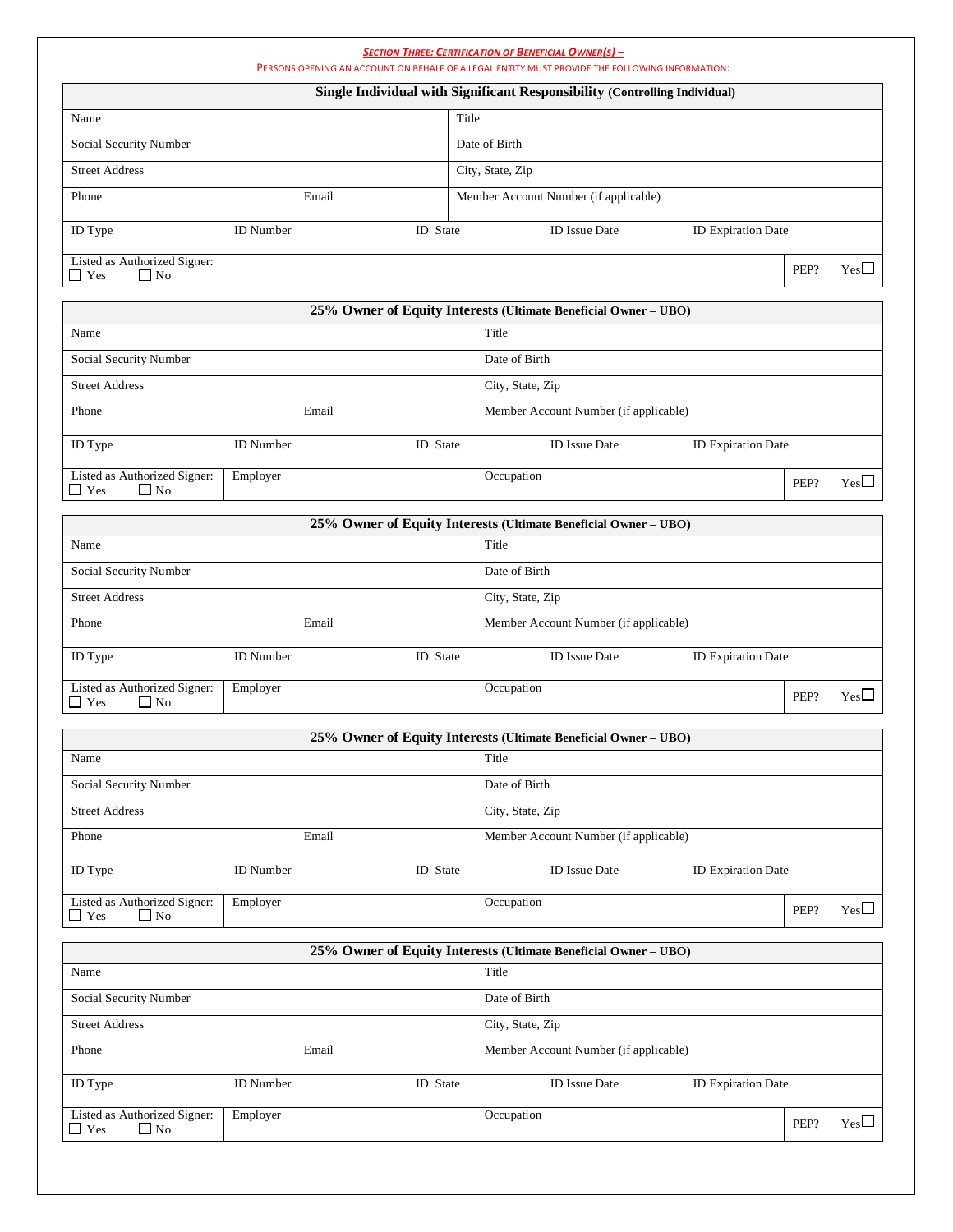## *SECTION FOUR: ACCOUNT AGREEMENT AND SIGNATURES –*

By signing the Agreement the Representative(s), on behalf of the Company, agrees as follows:

I certify that all the information in this application is true and complete, and I agree that the business is obligated to notify Vermont Federal Credit Union of material changes to such information. The undersigned agree that Vermont Federal Credit Union may rely upon this Authorization until it is revoked or modified in writing by the Authorized Representative(s) named above, or by court order. Any successor representative(s) shall be required to execute a new Authorization and provide Vermont Federal Credit Union with satisfactory evidence of the successor representative's entitlement and authority to act on behalf of the organization. The undersigned agree that all deposit account transactions shall be governed by Vermont Federal Credit Union's current deposit account contracts, rules and regulations, business account guidelines and fee schedules. The undersigned further agree that Vermont Federal Credit Union shall have no duty to make inquiries or monitor any account activities, withdrawals, deposits, use of funds, or other actions of the representatives with respect to deposit accounts of the organization, or instruments payable to or from the organization. The undersigned further agree to remain personally liable to Vermont Federal Credit Union for any and all monies owed by the above-identified organization to Vermont Federal Credit Union and to indemnify and hold Vermont Federal Credit Union harmless from any and all loss, cost or damage incurred or suffered by the Credit Union at any time by reason of the Credit Union opening and/or maintaining a depository Account for or at the request of the undersigned. If the undersigned are more than one, each person signing below shall be jointly and severally liable to Vermont Federal Credit Union hereunder. Vermont Federal Credit Union, its employees, agents, and assignees (1) are authorized to contact third parties to verify any information provided in connection with this application, (2) may obtain credit reports, including consumer credit reports, in connection with any account as to the business, any authorized representative(s), or authorized card user(s), and (3) upon receipt of an appropriate request, tell the business, authorized card user(s) and/or other user(s) whether a credit report was obtained and, if so, the name and address of the reporting agency that provided it. This application will be and remains the property of Vermont Federal Credit Union.

By signing below, I agree to the terms and conditions of the member and account agreement, truth and savings terms and conditions disclosure, card holder application and agreement, binding effect and membership agreement, fee schedule, funds availability disclosure, if applicable, and to any amendments the credit union makes from time to time which are incorporated herein by reference. I certify that signature(s) on this card APPLIES to all accounts designated within this account application; and all information provided is true and correct. I understand and agree that the patriot act of 2001 obligates all persons seeking to open an account to fully comply with the identity verification requirements of the bank secrecy act as amended from time to time. I acknowledge receipt of a copy of, and agree to be bound by the terms of the agreement, credit union privacy policy, and truth in lending disclosures to the accounts and services requested herein. After notification, the credit union may charge a fee for continuing to maintain my inactive account. **TRANSACTIONS TO/FROM ANY ACCOUNTS MAY BE LIMITED UNTIL ID VERIFICATION OF ALL APPLICABLE PERSONS IS COMPLETED**. Account ownership (applicable to sole proprietorships and partnerships if multiple authorized representatives are designated on the front of this form): the owners intend to and do create a joint tenancy with rights of survivorship; and specifically agree to the terms set forth in the membership agreement and business authorization form including but not limited to the credit union's rights to pay or transfer any deposits by the order of any owner, to accept a pledge of all sums deposited now or in the future from any owner, and to enforce any legal or contractual lien rights as to any owner's obligations. The internal revenue service does not require your consent to any provisions of this document other than the certification required to avoid backup withholding: I agree to review the full membership agreement and account disclosures available to print at vermontfederal.org.

| <b>Authorized Representative(s)</b> |            |       |      |  |  |
|-------------------------------------|------------|-------|------|--|--|
| Representative's Signature          | Print Name | Title | Date |  |  |
| Representative's Signature          | Print Name | Title | Date |  |  |
| Representative's Signature          | Print Name | Title | Date |  |  |
| Representative's Signature          | Print Name | Title | Date |  |  |
| Representative's Signature          | Print Name | Title | Date |  |  |
| Representative's Signature          | Print Name | Title | Date |  |  |

## **Authorized Representative(s)**

The taxpayer name and identification number to be used for any required reporting to the internal revenue service (IRS) of interest earned or taxes withheld is:

Taxpayer Name \_\_\_\_\_\_\_\_\_\_\_\_\_\_\_\_\_\_\_\_\_\_\_\_\_\_\_\_\_\_\_\_\_\_\_\_ Tax Id Number or Social Security Number \_\_\_\_\_\_\_\_\_\_\_\_\_\_\_\_\_\_\_\_\_\_\_\_\_\_\_\_\_\_\_\_

**Additional Comments**